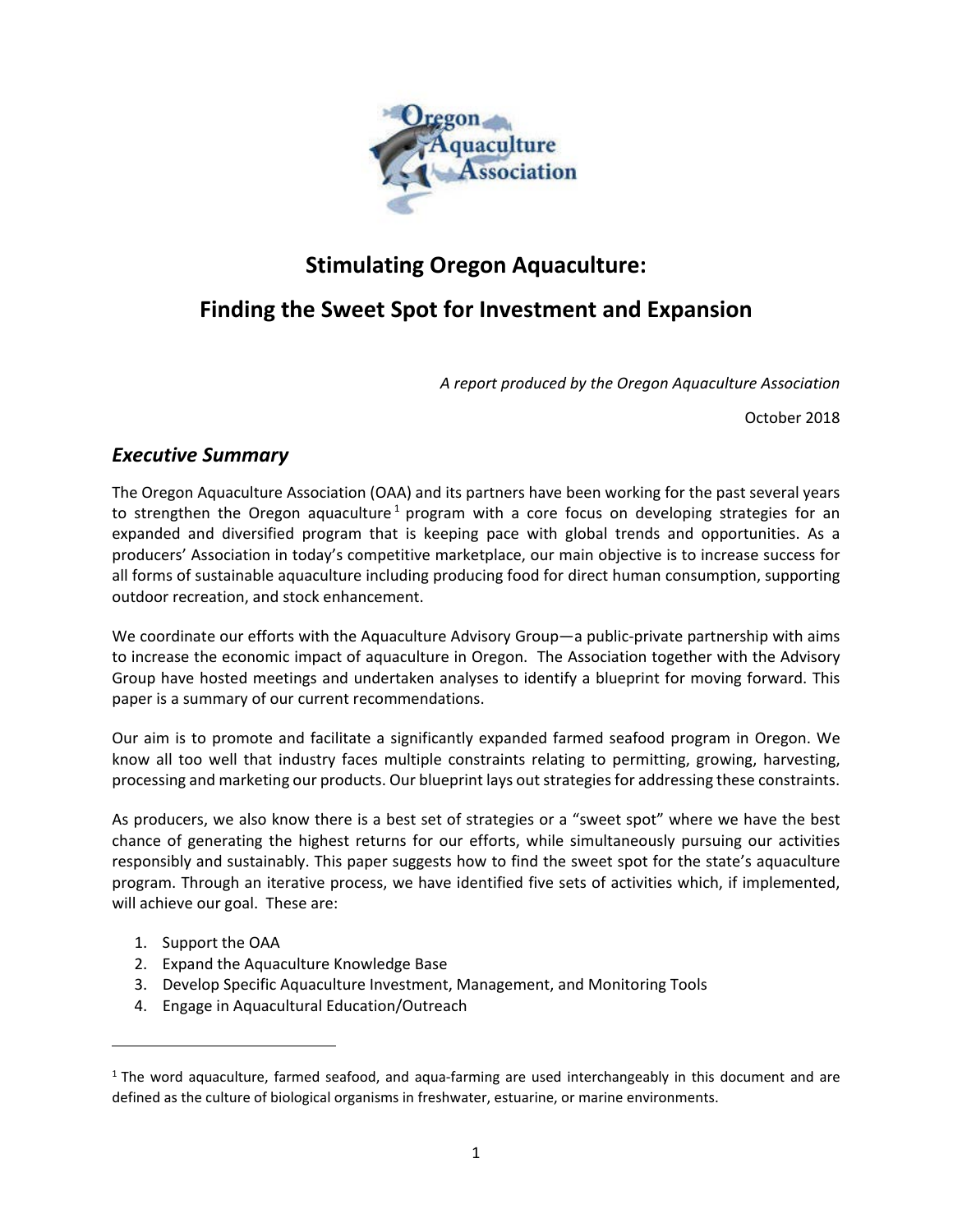5. Structure an Oregon Aquaculture Program Supported by State Government

Following implementation, we expect the resulting modernized state program would have a combined harvest valued at \$60,000,000 within five to ten years of completing these interventions.

## *Setting the Stage*

In collaboration with our partners<sup>[2](#page-0-1)</sup>, OAA has coordinated and assisted the Oregon Aquaculture Advisory Group (OAAG). For the last five years, this Group has helped chart a way forward for Oregon's aquaculture program (e.g., [http://www.oregonaquaculture.org/legislative-activities.html\)](http://www.oregonaquaculture.org/legislative-activities.html) . In April 2018, OAAG organized a day-long working session for stakeholders to highlight issues and strategies to support a goal of an expanded and diversified aquaculture program in the state of Oregon -- a program that would make meaningful contributions to the state's economy including producing food and supporting new employment while making innovative and sustainable use of our diverse natural resources.

During the April meeting, it was suggested a specific target should be growing the private aquaculture industry in Oregon so that it is at least proportionally equivalent to other Western states and having a farm-gate value **of \$60M, producing economic impacts of \$100M, and providing more than 3,000 jobs in the state economy**. We believe this target, a four to five-fold increase over current production, is realistic with the right investment strategies. We also believe this level of economic value would be large enough and valuable enough to attract the necessary public support to help promote long term growth.

We will not go into all the reasons why Oregon should and could be doing better. These have been documented previously<sup>[3](#page-0-2)</sup>. The bottom line is that worldwide, aquaculture is producing an increasing share of the seafood we eat – today more than half of global seafood consumption is from aquaculture production. Yet, while this global trend is accelerating, the Oregon program has stagnated even though Oregon has the natural and human resources and markets to support a much larger industry.

This fact is the reason for our present work. As an association of stakeholders, we strongly believe there is ample justification for both public and private sector investment in aquaculture. We know we can do more and the following recommendations provide a blueprint for moving forward.

## *The Sweet Spot*

 $\overline{a}$ 

For the aquaculture industry in Oregon to expand, what are the key factors for success and the general requirements for a successful aquaculture investment? Building on broad-based results from the global aquaculture industry, it can be concluded there are **seven essential elements** for successful operations:

- 1. Output markets
- 2. Inputs (feed, seed, capital, labor)
- 3. Information (science-based)
- 4. Sites (land and water of suitable quality)
- 5. Fair and transparent regulations and monitoring
- 6. Financial solvency (forward-looking business culture)

<sup>3</sup> The major recent references for the Oregon program can be found at

<sup>&</sup>lt;sup>2</sup> VertueLab, ECOTRUST, Pacific Seafood, Oregon State University, and Oregon Sea Grant

<http://www.oregon.gov/ODA/shared/Documents/Publications/MarketAccess/AquacultureUsersGuide.pdf> <http://www.oregon.gov/ODA/shared/Documents/Publications/MarketAccess/AquacultureInvestment.pdf>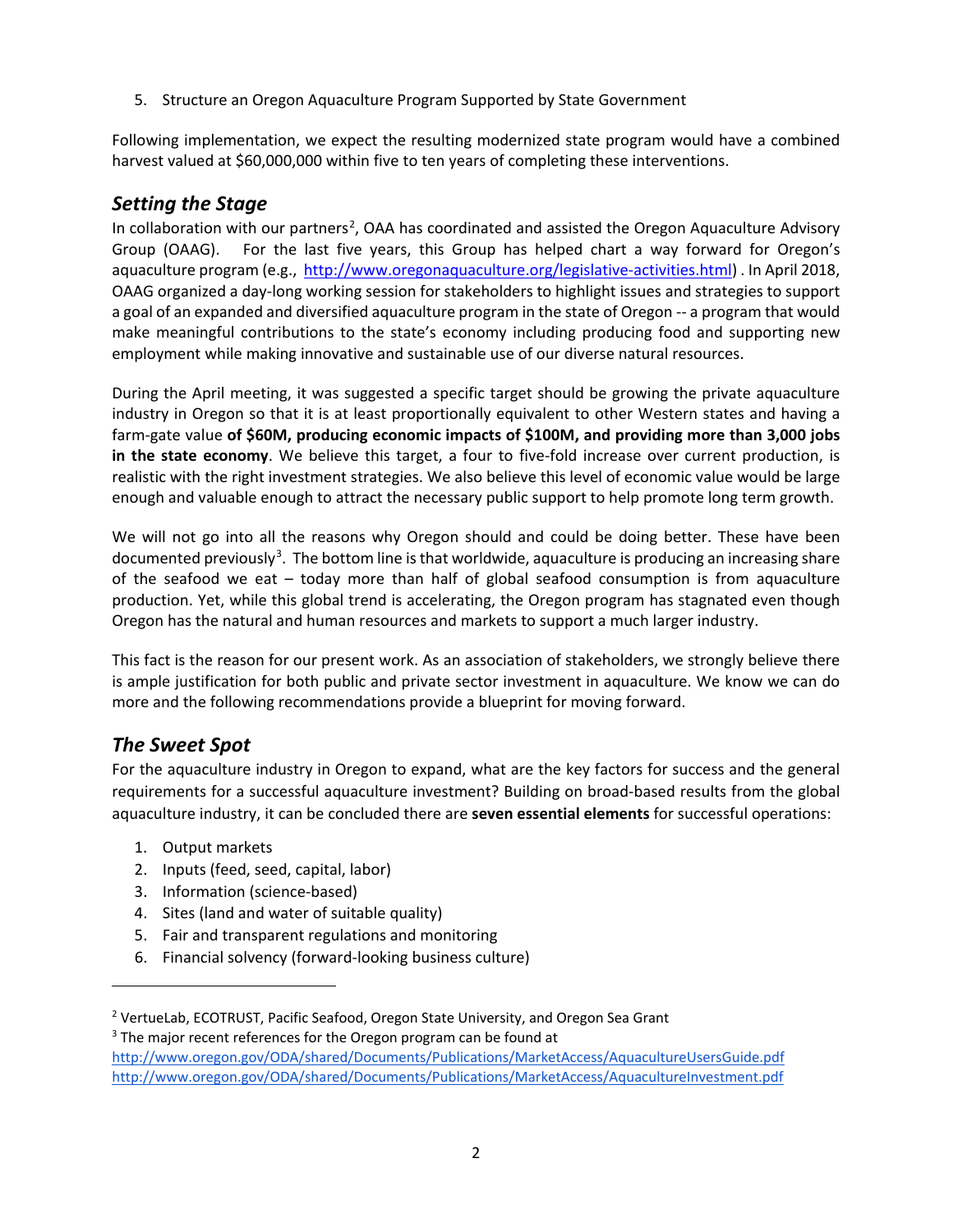7. Public support

All seven elements must work in concert, and their nexus is what we are calling the "sweet spot". We see this as representing not only the best conditions for the producer, but also for the public. Careful attention to selecting where and how to invest will not only promote profits and jobs but responsible stewardship that minimizes ecological risks and societal concerns.

While we have conceptualized this process to develop the necessary actions to grow our industry, we realize nothing operates perfectly. In everything we do, there are risks and aquaculture has several well-known risks<sup>[4](#page-0-3)</sup>. However, the critical point is that these risks are no greater than the risks in any major economic activity; whether agriculture, forestry, or manufacturing. Significant technological advancements over the past decade allow aquaculture to be undertaken with realistic expectations of mitigating risks from unexpected events and impacts. If operators, investors, stakeholders, and citizens have the needed knowledge and tools—if we address the key issues and integrate solutions - aquaculture's benefits will far outweigh the costs.

## *Starting point*

Our starting premise is that the Association is the fulcrum for growth. We say this not because we are the Association but because we have the experience, understanding, and commitment to shape our Association into a structure that truly assists stakeholders. We need to be a reliable source of sciencebased information. We need to help producers invest, support operators along the entire value chain, and address concerns of Oregon citizens. These will be valuable services for our membership and for our state. To be capable of providing these services, we need to expand our scope, our membership, and our tools.

## *Priority Action/ Projects for Growth*

Aggregating the results of the April Workshop with past work focusing on supporting aquaculture in Oregon, we have been able to develop five broad categories of needed actions:

- 1) Support to OAA—the aim is to strengthen the Association to be able to undertake critical services.
- 2) Expand the Aquaculture Knowledge Base—we recognize aquaculture is a very small activity in Oregon today. We also know Oregon presents many special considerations for aquaculture (e.g., the "Oregon Way"). Finally, we fully accept that investors need knowledge to guide their investments. Accordingly, the aim of this project is to develop a database of Oregon-specific aquacultural knowledge.
- 3) Develop Specific Aquaculture Investment, Management, and Monitoring Tools-the database will serve as the basis for developing an aquacultural "tool box". This will include templates for market and business plans at the enterprise level. There will be tools to compare investment options, comprehensive references, and spatial planning applications for investment, managing, and monitoring.
- 4) Engage in Aquacultural Education/Outreach—since aquaculture is currently a small activity, it has a very small place in education from primary through University. We know aquacultural education is critical and that it encompasses several fronts. Many popular perceptions of aquaculture are founded on a lack of science-based knowledge—this can be addressed through education.

 $\overline{\phantom{a}}$ 

<sup>4</sup> http://www.fao.org/docrep/012/i1136e/i1136e.pdf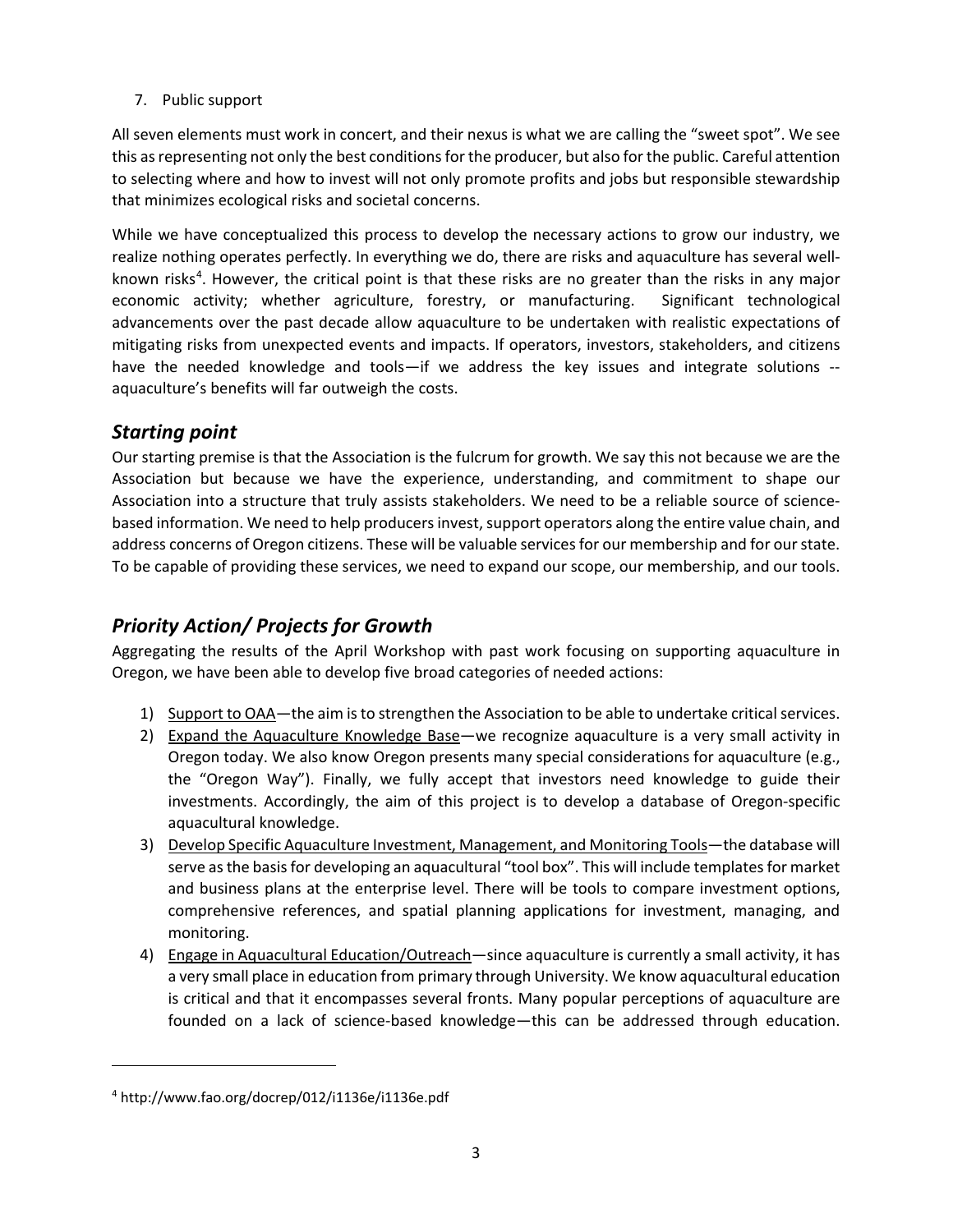Oregon Measure 98 offers opportunities to design programs in schools that will train the skilled personnel needed to operate aqua farms in a growing industry. Finally, with roughly half the seafood we eat being farmed, it is important that students have exposure to aquaculture as a major food system.

5) Structure an Oregon Aquaculture Program—this is the ultimate project that builds on the previous four. It sculpts an innovative and responsible program—establishing this formally and officially in the state's governmental and legislative systems.

More details, including approximate budgets, can be found in the workshop report "Supplement A: Oregon Aquaculture Advisory Group Workshop Results".

## *Critical Next Steps*

We realize knowledge and education are critical precursors for private investment and public support. Accordingly, within the context of the five-project program, we propose **immediate actions**that are crosscutting within this program: (1) identifying specific related legislative action for the 2019 legislative session including eliminating the conditionalities linked to aquaculture approvals; (2) formalizing the preapplication conference (*one-stop-shop*); (3) updating the status and role of OAA to be optimally positioned to assist with the implementation of the state program; and (4) within the next nine months, organizing and convening a workshop for a wide spectrum of participants focusing on aquaculture investment opportunities and business planning. For more details please see "Supplement B: Immediate Actions and Critical Next Steps for Developing Oregon Aquaculture".

## *Wrap-up*

We are all aware of the growing demand for seafood. We are confident Oregon aqua farmers can produce a variety of products for local, national, and international markets—providing high quality food while promoting economic development for rural communities. Outside investors have looked at Oregon, appreciating our under-utilized resources and realizing that Oregon could be a "sweet spot" for aquaculture. However, the lack of a coherent program combined with a lack of basic understanding about what aquaculture can and cannot do, have deterred these would-be operators. They have taken their investments elsewhere.

We need to act if we want to benefit from the opportunities aquaculture offers. In the immediate- and medium-term, the Oregon Aquaculture Association will be the lens that focuses energies on sustainable aquaculture development in Oregon. As we achieve our aims, we will be building a foundation for the state to move forward in developing a modern and productive program. We effectively have a blank slate upon which to craft our program—a program that fits our needs and allows us to reach the sweet spot. Yet, to move forward, we need modest support that will be paid back many times over in the increase of aquacultural production and economic benefits.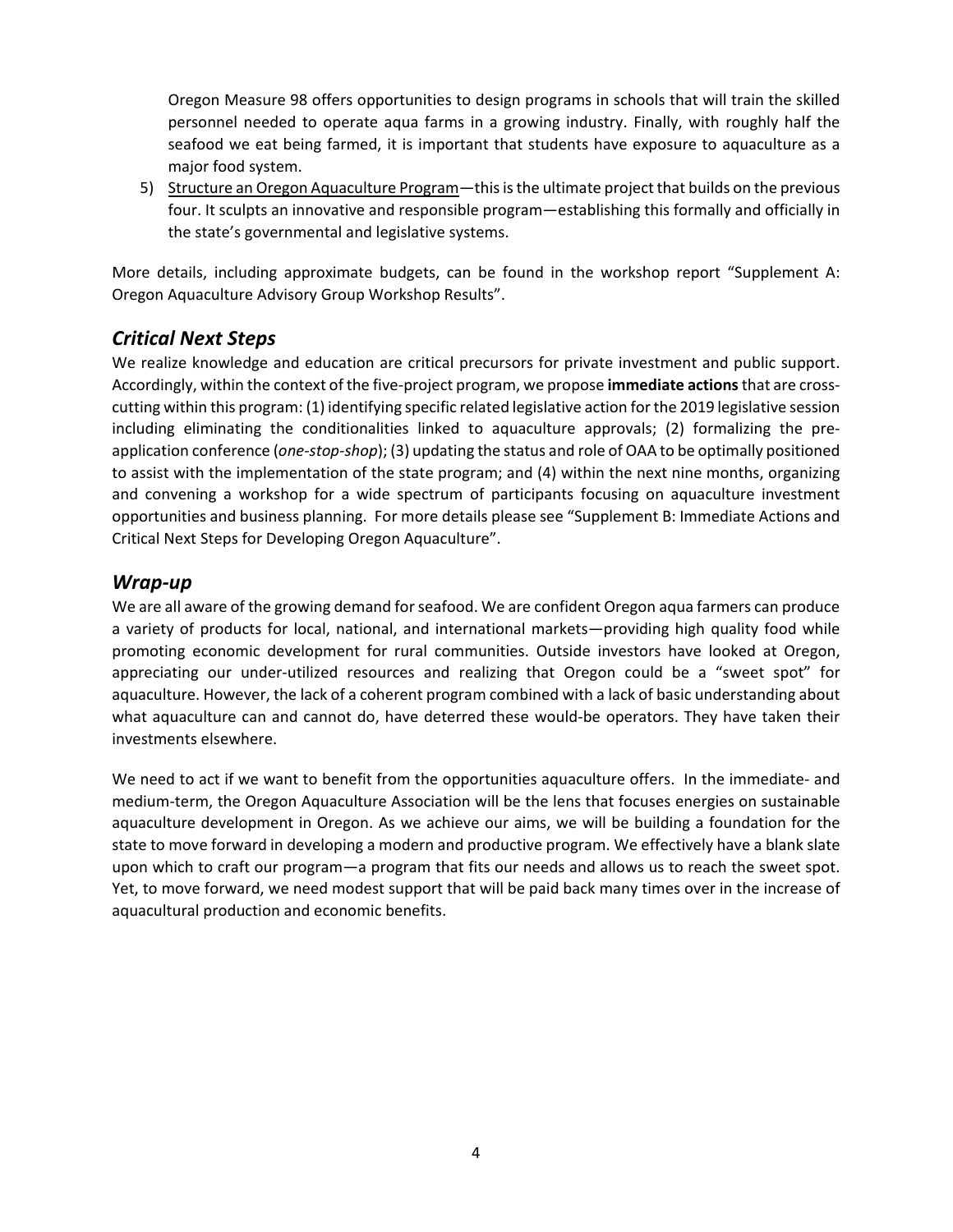# **Supplement A:**

# **Oregon Aquaculture Advisory Group Workshop Results April 2018**

## *Introduction*

The Oregon Aquaculture Advisory Group (OAAG) was established in 2013 with the goal to develop a framework for sustainable aquaculture development in Oregon. On April 10, 2018 the OAAG Executive Committee (EC) organized a workshop<sup>[1](#page-0-4)</sup> for OAAG members plus any other Oregon stakeholders. The purpose was to identify key concerns and actions that should be addressed through development of a comprehensive strategic plan. Our focus was to determine how to develop a modern and diversified program that supports aquaculture development including producing significantly greater quantities of high-quality seafood for local consumption and export. We also aimed to develop strategies so that stakeholders could act in unison under the Oregon Aquaculture Association umbrella.

Workshop participants included economic operators, agents of public agencies, educators, researchers, and other interested parties. Discussions were framed by a background document, *Guidelines and References for Aquaculture in Oregon--Considerations when strategically developing an innovative aqua farming program[2](#page-0-5) .*Our efforts were also designed to be linked to such important actions as the OSU Marine Studies Initiative, ODF&W STEP, watershed management groups, and other civil society organizations. The outputs from the meeting were combined with other recommendation of the OAAG over the last five years to develop the elements of a strategic plan for implementing an Oregon aquaculture program. The following document describes the results from the workshop, provides context and process, as well as recommendations for how to move forward.

## *Establishing Goals and Identifying Actions*

Prior to the workshop, the Executive Committee identified four goals that if achieved would lead to a healthy aquaculture program for the state. We used these goals to organize the discussion and draw out priorities from the workshop attendees. The goals included developing **strong institutions** that will support research and innovation in the industry while also providing the appropriate foundation for an Oregon-specific program; establishing a **suitable legal and regulatory framework** with appropriate enforcement and monitoring; nurturing an **enabling environment** where good information about operating a business and attracting financing is readily available; and **educating citizens** to build an informed customer base interested in buying local food and supporting the Oregon economy.

We see these goals as fundamental to expanding aquaculture in Oregon. However, to achieve these goals we recognize that multiple actions need to be taken to enact the overarching strategy. Pursuing actions in support of these goals will establish our path forward and create the conditions that are optimal for aquaculture in Oregon. Therefore, we recommend taking the following actions to lay the foundation for a healthy program:

1. Build an understanding of the markets (both output and input);

<sup>&</sup>lt;sup>1</sup> See Appendix II for April Workshop Agenda

<sup>&</sup>lt;sup>2</sup> These guidelines state, "The outcome of our work is intended to promote the development of a network of profitable and sustainable aqua businesses across Oregon making a positive contribution to the state's economy and to the livelihoods of Oregonians."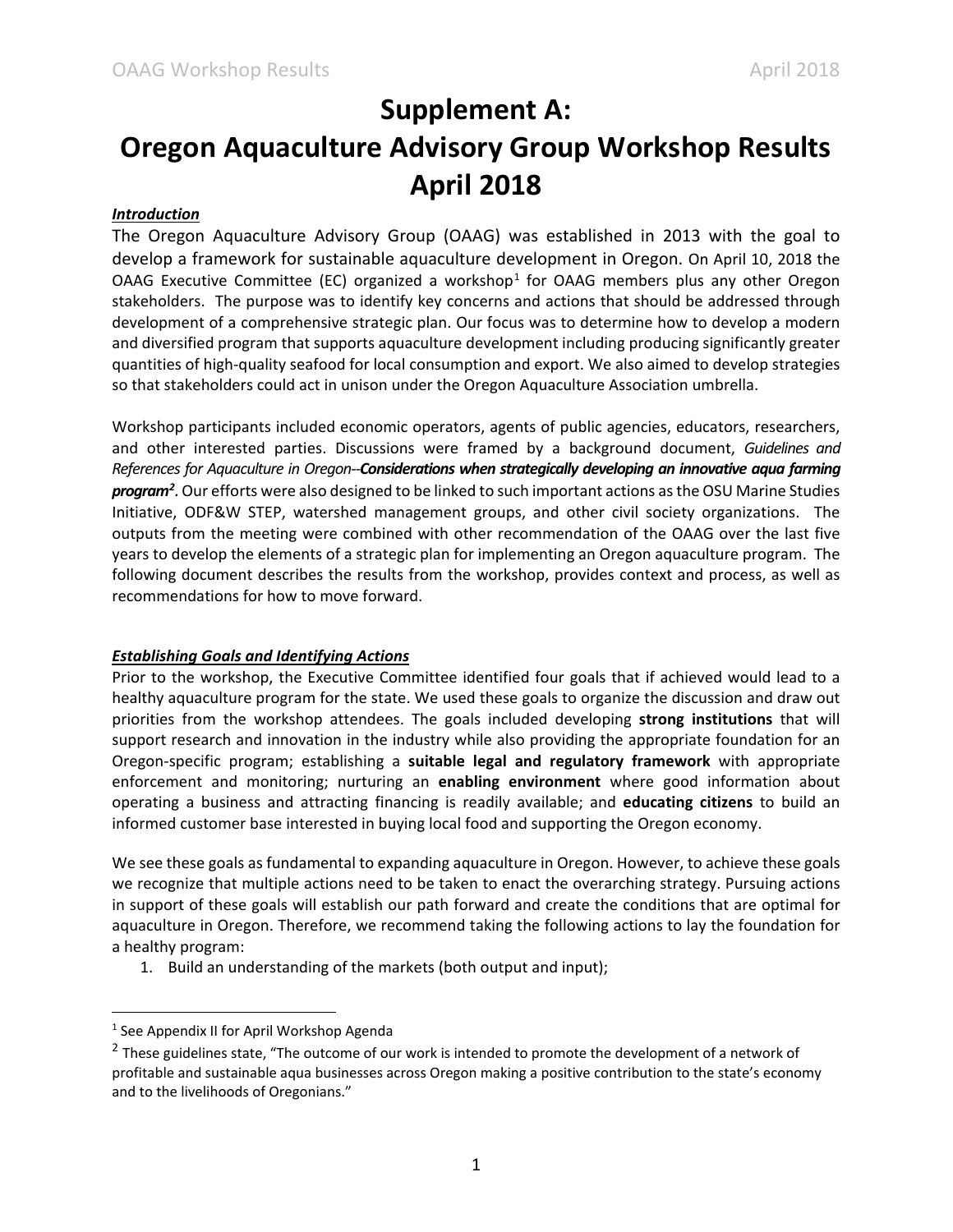- 2. Provide science-based Information to all constituents including customers;
- 3. Identify suitable locations for all potential practices;
- 4. Create a transparent regulatory and monitoring process;
- 5. Build public support;
- 6. Attract investment

## *Converting Actions to a Project Framework*

To provide an example of how projects could be implemented, consistent with the "Sweet Spot" strategies and projects, the EC outlined the following potential projects including implementors, cooperators, timeframe, and costs:

| Project                                           | <b>Actions</b>                                                                                                               | <b>Implementors</b>                                | <b>Cooperators</b>                                                               | <b>Timeframe</b> | <b>Approximate</b><br>cost |
|---------------------------------------------------|------------------------------------------------------------------------------------------------------------------------------|----------------------------------------------------|----------------------------------------------------------------------------------|------------------|----------------------------|
| <b>OAA</b><br><b>Support</b>                      | Strengthening and<br>expanding the Association<br>website with a statewide<br>information service                            | <b>OAA Leadership</b>                              | • Ecotrust<br>• Oregon Best<br>$\bullet$ OSU<br>• Farmers                        | 3 yrs            | 60,000                     |
| <b>Expand</b><br>Knowledge<br><b>Base</b>         | Design and conduct studies<br>to garner needed<br>information and establish<br>best practices for<br>aquaculture in Oregon   | <b>OAA</b><br>Ecotrust                             | $\bullet$ OSU<br>• Oregon Best<br>• Public<br>Agencies<br>• Schools<br>• Farmers | 2 yrs            | 275,000                    |
| <b>Develop</b><br><b>Tools</b>                    | Identify and design tools<br>needed to guide investors,<br>assist operators, and serve<br>as monitoring mechanisms           | Ecotrust<br>OSU                                    | $\bullet$ OAA<br>$\bullet$ Public<br>Agencies<br>• Farmers                       | 3 yrs            | 225,000                    |
| <b>Engage in</b><br><b>Education</b><br>/Outreach | Develop curricula applicable<br>to all levels of education,<br>linking these to research<br>and outreach                     | <b>OAA</b><br>Ag in the<br>Classroom<br>Foundation | • Ecotrust<br>• Schools<br>• Oregon Best<br>$\bullet$ OSU<br>• Farmers           | 3 yrs            | 150,000                    |
| <b>Structure</b><br>Oregon<br>Program             | Draft and approve a state<br>plan including adjusting<br>relevant regulations and<br>legislation as well as<br>bureaucracies | <b>ODA</b><br><b>OAA</b>                           | • Legislature<br>• Public<br>Agencies<br>• Farmers                               | 2 yrs            | 80,000                     |
|                                                   |                                                                                                                              |                                                    |                                                                                  | <b>TOTAL</b>     | 790,000                    |

A time line for implementation might look like the following:

| <b>Project</b>                      | Year 1 | Year <sub>2</sub> | Year <sub>3</sub> |
|-------------------------------------|--------|-------------------|-------------------|
| <b>OAA Support</b>                  |        |                   |                   |
| <b>Expand Knowledge Base</b>        |        |                   |                   |
| <b>Develop Tools</b>                |        |                   |                   |
| <b>Engage in Education/Outreach</b> |        |                   |                   |
| <b>Structure Oregon Program</b>     |        |                   |                   |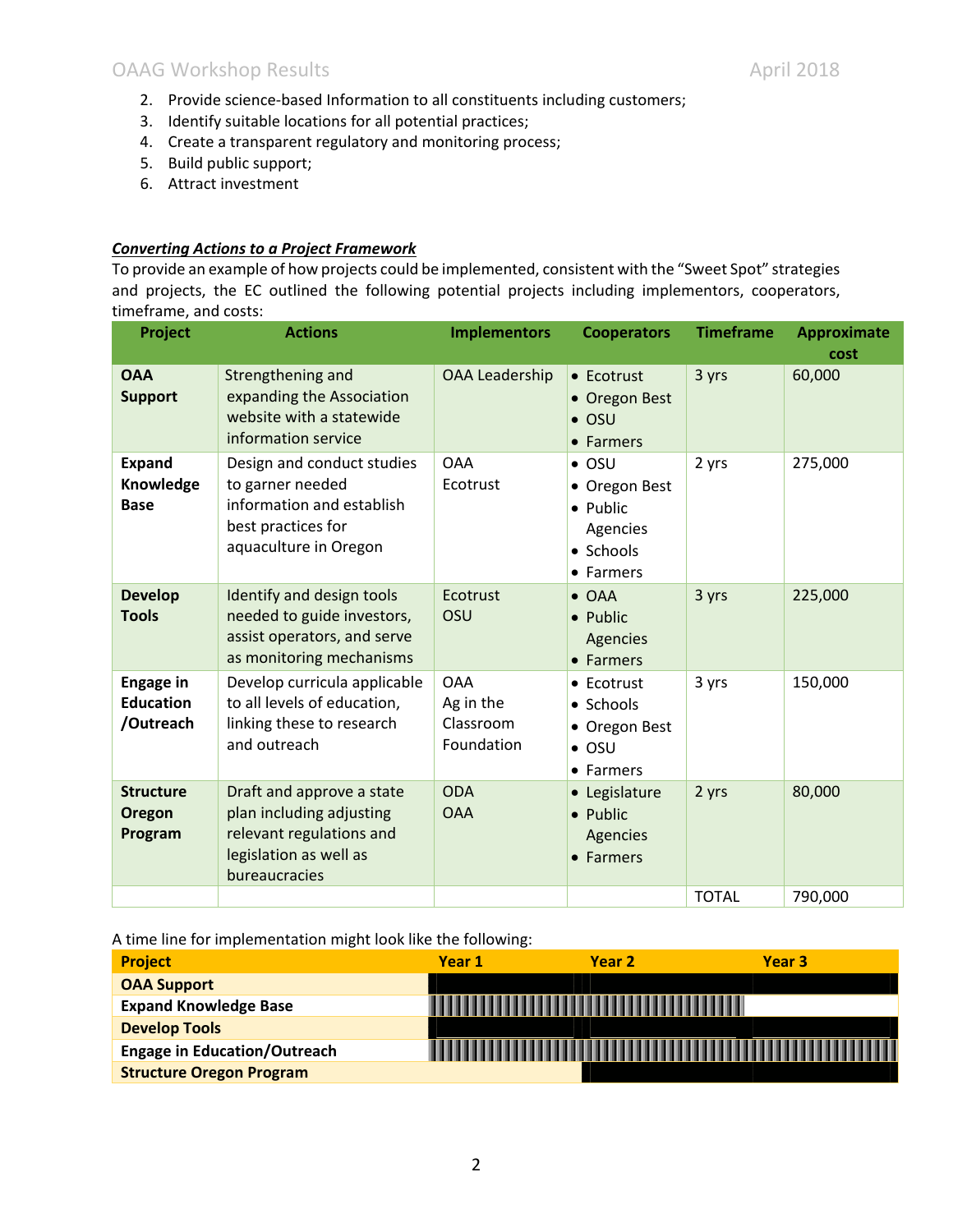*More details about recommended projects and activities along with the workshop agenda and notes can be found in the appendices following this document.* 

## *Immediate Actions and Critical Next Steps*

Most of the recommended actions that came out of the workshop and formalized in this document are focused on the long-term and are meant to be developed over time through phases (See Appendix I for more details). However, we realize there are critical immediate steps that can be taken. Accordingly we propose five specific **immediate actions** to help expand the Oregon program: (1) identifying specific related legislative action for the 2019 legislative session including eliminating the conditionalities linked to aquaculture approvals; (2) formalizing the preapplication conference (*one-stop-shop*); (3) updating the status and role of OAA to be optimally positioned to assist with the implementation of the state program; (4) within the next nine months, organizing and convening a workshop for a wide spectrum of participants focusing on aquaculture investment opportunities and business planning; and (5) over the next year OAA should hire an Executive Director to take on the actions recommended and coordinate the work of the many aligned and interested parties. For more details please see "Supplement B: Immediate Actions and Critical Next Steps for Developing Oregon Aquaculture".

## *Summary*

The four goals identified by the Executive Committee are the core components for our effort to develop aquaculture in Oregon. Moreover, these four axes have underscored important crosscutting elements, chief among these the need to incorporate education into all our efforts; formal education, extension, media, and other conduits. These themes and elements need to be merged into actions that will lead to tangible and sustainable outcomes. These processes will require that we continue to develop a strategic plan that identifies the pathway for expanding and diversifying the Oregon aquaculture program. As part of this pathway, it is necessary to also develop production and/or monetary targets that will make an adequate contribution to the state's economy to pull-down services and bring-in investment. While planning and programming activities could be undertaken as a concerted, broad-spectrum effort, such an injection of effort into a little developed sub-sector of the state's economy is unlikely. Accordingly, it is necessary to take a longer-term, more compartmentalized approach. To this end, the pathway forward is composed of five interrelated components (projects); support to producer association(s), expanding knowledge base, developing needed tools, and supporting education and outreach—these culminating in the adoption of a structured aquaculture program by the State of Oregon.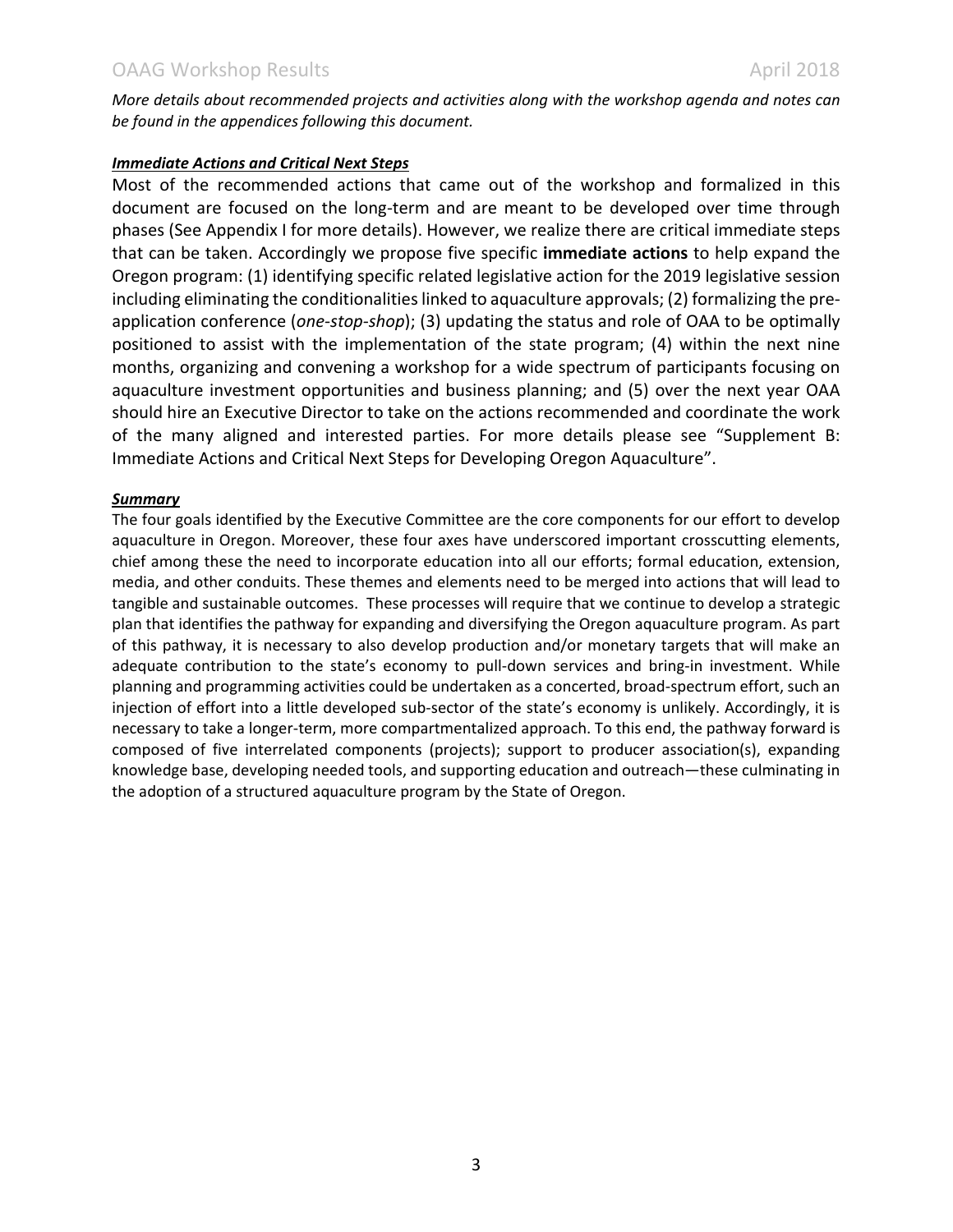## **Appendix I: Projects and Activities**

Potential activities for each of the five projects comprising an aqua farming program are listed below. While we know timing is important, we also know chronology is important—many of the actions needed in these projects are sequential—many are interrelated. Accordingly, when describing the projects, we have assigned actions to sequential phases: Phase 1, Phase 2, and Phase 3. Each project is partitioned into three phases roughly equal to the time attributions (I.e., each phase roughly one year)—each phase encompassing a set of related activities. Budget estimates are indicated in parenthesis next to each project.

## **Support OAA** *(\$60,000)*

*Phase 1*

- Profile of Industry (benchmarks)
- $\bullet$  Review of input availability
- Disseminate Information
- Expand membership

#### *Phase 2*

- **•** Increase and diversity information services
- Identify "favored" suppliers
- Design publicity campaign
- Organize training on critical issues

#### *Phase 3*

- Integrate tools into information service
- Organize and coordinate annual meeting
- Collaborate in manpower training programs

## **Expand Knowledge Base** *(\$275,000)*

*Phase 1*

- Examine existing local data and identify "holes"
- Identify sources of relevant external data
- Identify channels to use to disseminate data—existing and new

## *Phase 2*

- Undertake market-first assessment
- Undertake resource assessment
- Undertake regulatory evaluation

## *Phase 3*

- Collate and analyze results of Phase 2 studies
- Draft recommendations for change—some requiring legislation, others not
- Develop training materials on critical themes
- Establish role in training for various institutions and partners including OAA

## **Develop Tools** *(\$225,000)*

*Phase 1*

- Identify needed tools
- Review prototypes and historical use
- Contact existing users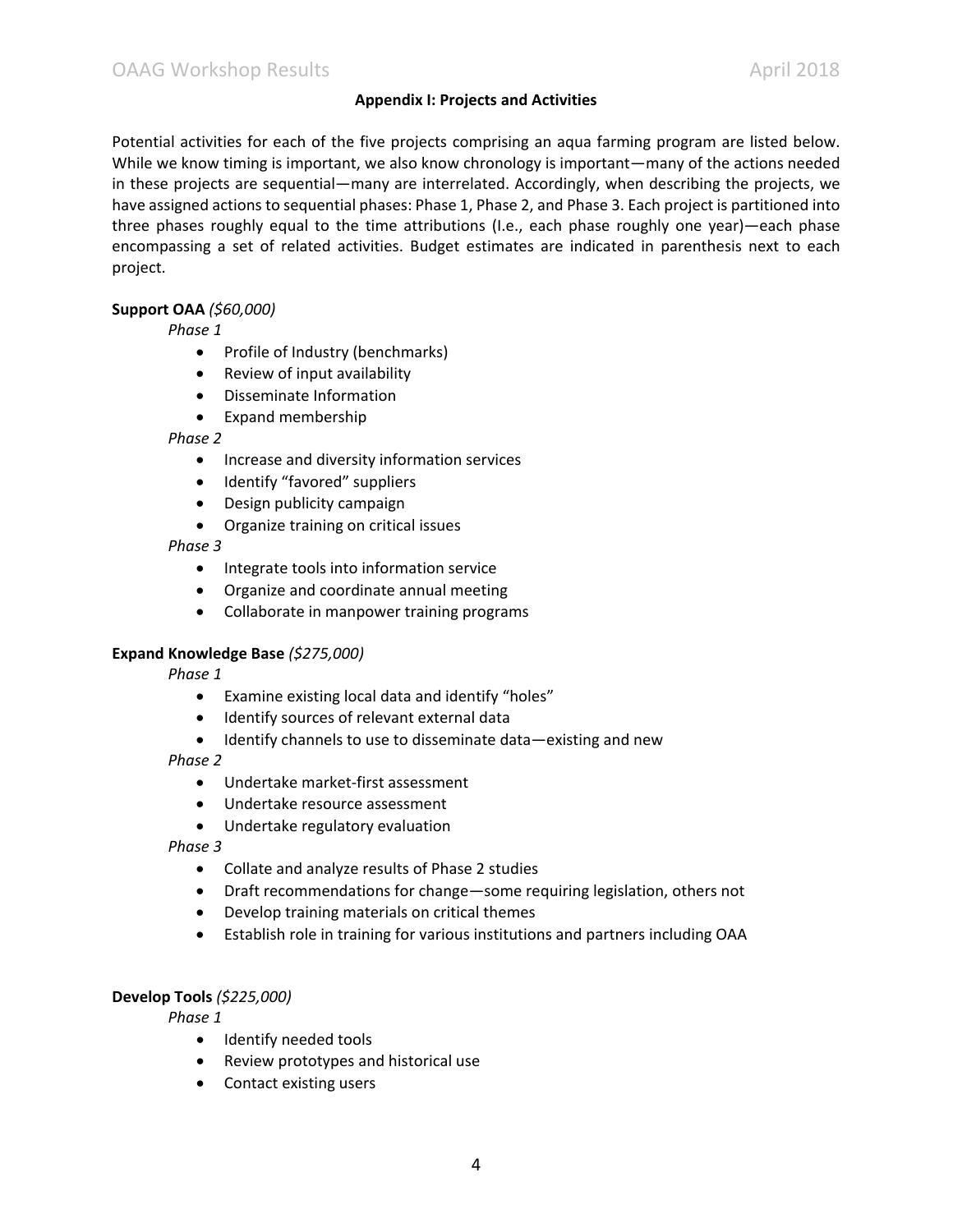## OAAG Workshop Results April 2018

## *Phase 2*

- Develop investment (marketing and business) plan templates and planning tools
- Develop management tools
- Develop monitoring tools

#### Phase 3

- Incorporate tools (tool boxes) into user friendly interface for use and maintenance by OAA
- $\bullet$  Train OAA in use and upkeep
- Put in place sustainable channels for public access to tool boxes

## **Engage in Education/Outreach** *(\$150,000)*

*Phase 1*

- $\bullet$  Test trial inputs into existing related programs
- Craft synoptic inputs into primary and/or secondary curricula
- Identify institutions interested in expanding their aquacultural education

## *Phase 2*

- Design suitable inputs at primary and secondary levels
- Test trial inputs at community college level
- Examine needs for a multi-tiered and integrated research and education programs
- Review roles vis-à-vis Sea Grant and Land Grant

## *Phase 3*

- Incorporate study results and tool boxes into education programs
- Develop multi-level curricula
- Establish programs for manpower development as well as adult education
- Establish role of various institutions and partners including OAA
- Formalize extension support with staff including animal health agents

## **Structure Oregon Program** *(\$80,000)*

*Phase 1*

- OAA accepted as fulcrum
- Nominate ODA contact
- Re-institute pre-application conference

## *Phase 2*

- Stipulate ODA as lead agency
- Remove legal conditionality on aqua farming

*Phase 3*

- Prepare state aqua farming plan
- Set up "one-stop-shop"
- Update legislation and regulations
- Update record keeping and monitoring
- **•** Establish permanent ODA Aqua farming unit

The above-listed projects are designed to contribute to the **four goals** we identified as being crucial parts of any state program<sup>[3](#page-0-6)</sup>.

<sup>&</sup>lt;sup>3</sup> Strong institutions; Suitable legal and regulatory framework; An enabling environment; and, An educated citizenry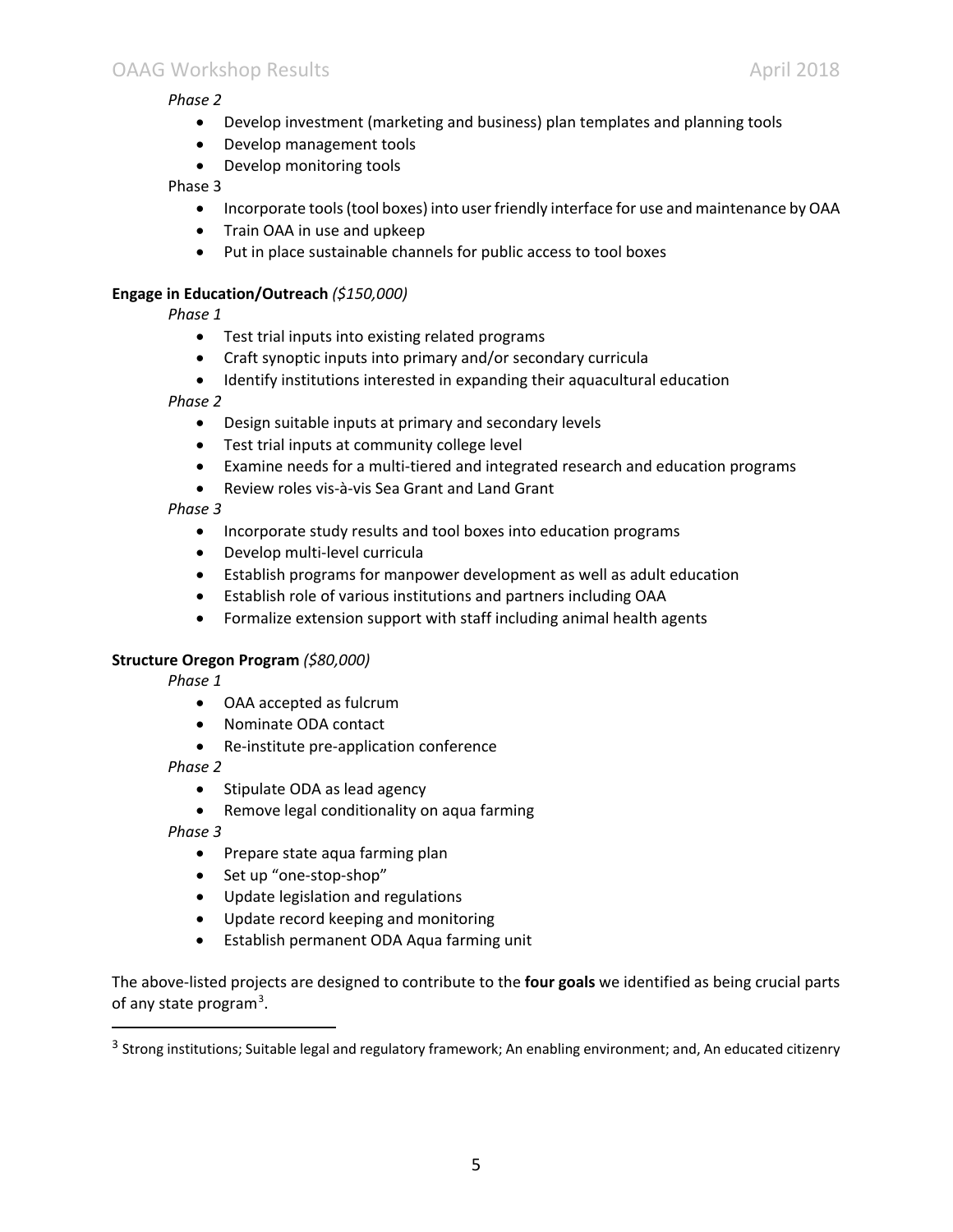## **Appendix II: Workshop Agenda**

## **Oregon Aquaculture Advisory Group – April Meeting**

**Date:** April 10, 10:00a - 4:00p **Location:** Chemeketa Center for Business & Industry **Address:** 626 High St NE, Salem, OR 97301 **Phone:** (503) 399-5181

**Conference Phone Number:** 866.740.1260 **Access Code:** 7259849

## **Agenda**

- 10:00a Welcome and review of agenda, building logistics and expectations of workshop outputs (*Clint and Bill)*
- 10:10a Introduction round robin (name & professional association)
- 10:25a News & Updates
	- x High Impact Opportunity Grant update (*Ken Vaughn)*
	- x Regulatory (*Bill Hanshumaker)*
	- x Marine Initiative & "Food from the Sea" (*Gil Sylvia)*
	- Others?
- 10:45a Review of recent developments in advancing Oregon Aquaculture (*Gil*)
- 10:55a Review of other states' plans (*Gil*)
- 11:10a Review Working Groups SWOT results (*Bill)*
- 11:25a Introduce summary of work materials and work group instructions (*Bill)*
- 11:30a Working lunch and breakout sessions facilitated by Executive Committee members.

Focus is on our four goals and to provide action items:

- **•** Strong Institutions (*Jon Bonkoski*)
- x Suitable Legal & Regulatory Framework (*Gil*)
- **•** Enabling Environment (*Ken*)
- x Educated Citizenry (*Bill*)

Each group use notepads to define ….

- x *What does it mean to have [group's goal area, ex. "… strong institutions"]?*
- x *Does Oregon already have a [group's goal area]?*
- x *Where do we [Oregon] fall short?*
- x *What do we do to accomplish the outcome?*
- 1:30p Working groups present results and discussion from breakout sessions (15 minutes each) (*Bill facilitates*)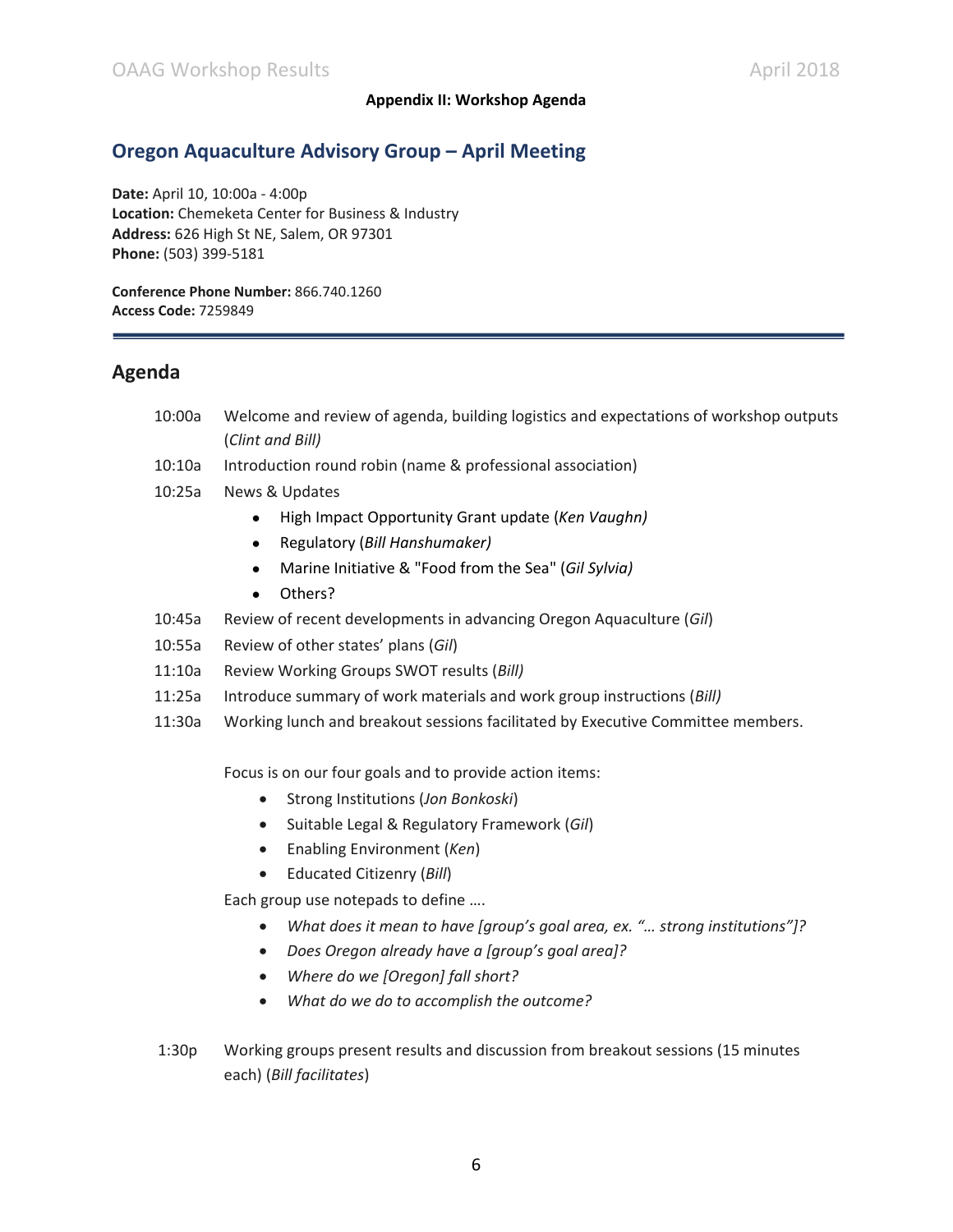- 2:30p Synthesize and prioritize tasks into a strategy for moving Oregon aquaculture forward *(Gil)*
- 3:45p Discuss immediate next steps and future meetings (*Jon*)
- 4:00p Adjourn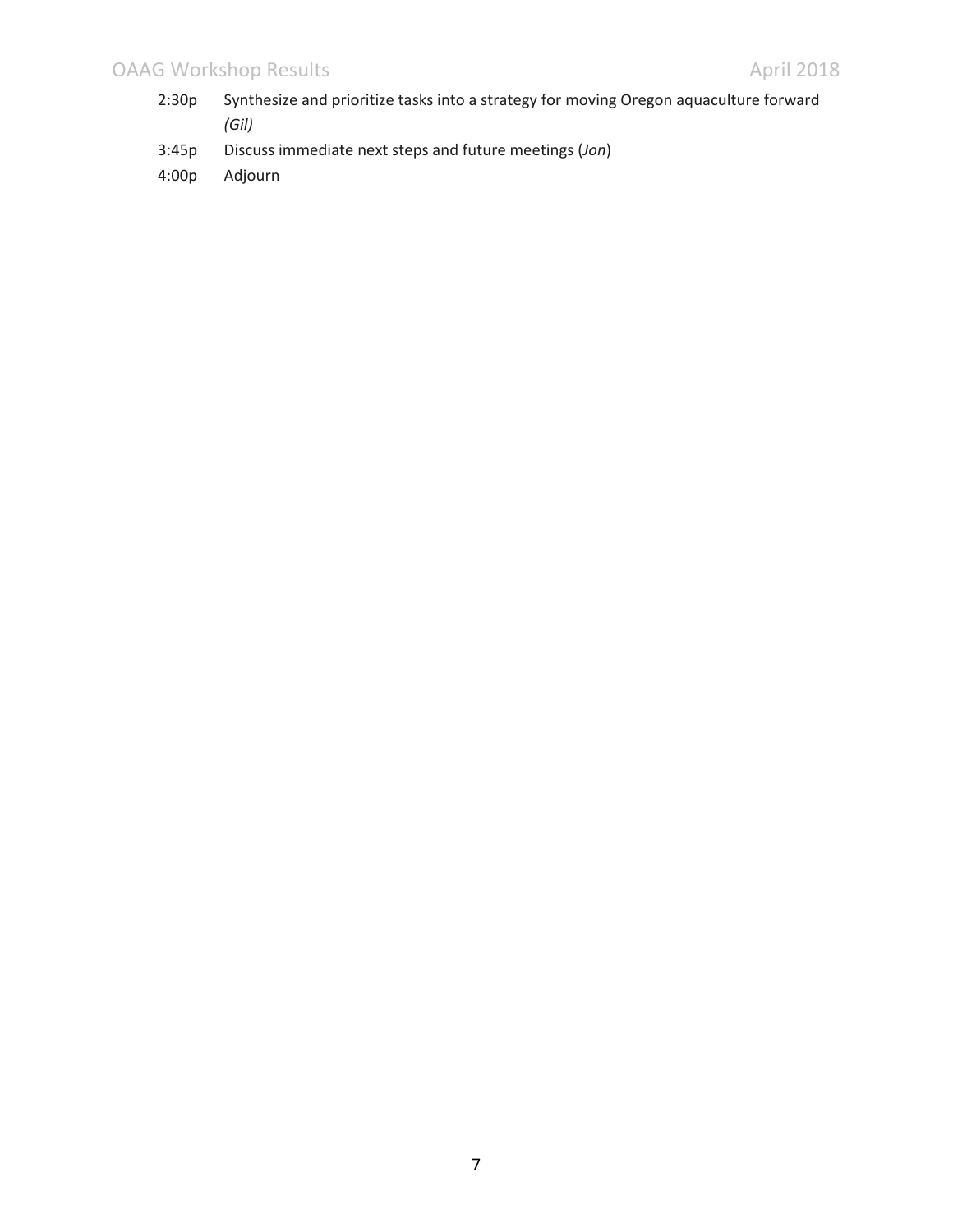## **Appendix III: April Workshop Notes**

April 10, 2018 Notes Oregon Aquaculture Advisory Group – Framework drafting workshop Chemeketa Center for Business & Industry

**Attendees:** Ken Vaughn, John Moehl, Bill Hanshumaker, Gil Sylvia, Jon Bonkoski, Clint Bentz, Scott Patterson, Jim Johnson, Brice Allen, Randy Bentz, Meliah Masiba, Kathy Bridges, Diani Taylor, Kate Wildrick, Aaron Wildrick, Patti Snow, Katie Young, Matt Hawkyard, David Brock Smith **Phone:** Laura Hoberecht, Burke Smejkal, Tom Calvanese

#### **Notes:**

- Ken with Oregon Best state innovation entity; looking at aquaculture as a potential business activity and jobs, also want to develop new technologies to grow the state economy;
	- o Submitted feasibility proposal to Business Oregon to help us explore aquaculture development – grant was not successful. Business Oregon is rewriting the RFP to attract more proposals aligned with their vision. We have opportunity to develop new proposal. This grant could fund an aquaculture innovation center – want to fund facilities or capital investment. A feasibility study will not fly
- Bill Hanshumaker working on a research in WA, OR, CA to look at the regulatory regime for aquaculture and how it impacts Oregon as compared to other states. Started with shellfish farmers and then trout farmers – will report back in the fall. Preliminary result show regulation is more impactful in WA and CA than in OR.
- Gil Sylvia OSU is investing to build out Marine Hatfield Center and grow a new marine program. Plan to bring 500 undergrads out to Newport. New building is a vertical tsunami evacuation site. Designing curriculum to include seafood systems looking at entire spectrum from ecosystem to consumer. Looking at the entire supply chain. Hosting workshop with public to design the center and determine the direction. OSU is building out Food from the Sea Center, which might be virtual or physical center.
- Matt Hawkyard works with Chris Langdon to do ocean acidification resistant oysters, looking at alternative ways to grow dulce, working micro-encapsulation – working to keep water soluble nutrients and needed elements in diet from washing away when feeding aquaculture products.
- Tom Calvanese Port of Port Orford redevelopment project will include a dulce facility.
- $\bullet$  Last 5 years of work
	- o 2013 OAAG established
		- **Led by Jerry Garner; ODA**
		- Representatives from industry, agencies, NGO's, and universities
	- o 2014 OAAG produced a plan with vision and goals
	- $\circ$  In 2014 John Moehl did an assessment of Oregon's aquaculture industry; a majority of Oregon's aquaculture industry has been public hatcheries for salmon recovery
	- $\circ$  2015 a letter to Katy Coba provided a series of recommendations to the state legislature. One recommendation was to have ODA be the lead agency because aquaculture is agriculture
	- $\circ$  2015 John Moehl wrote a roadmap for advancing aquaculture. This workshop will build on this work and has some momentum.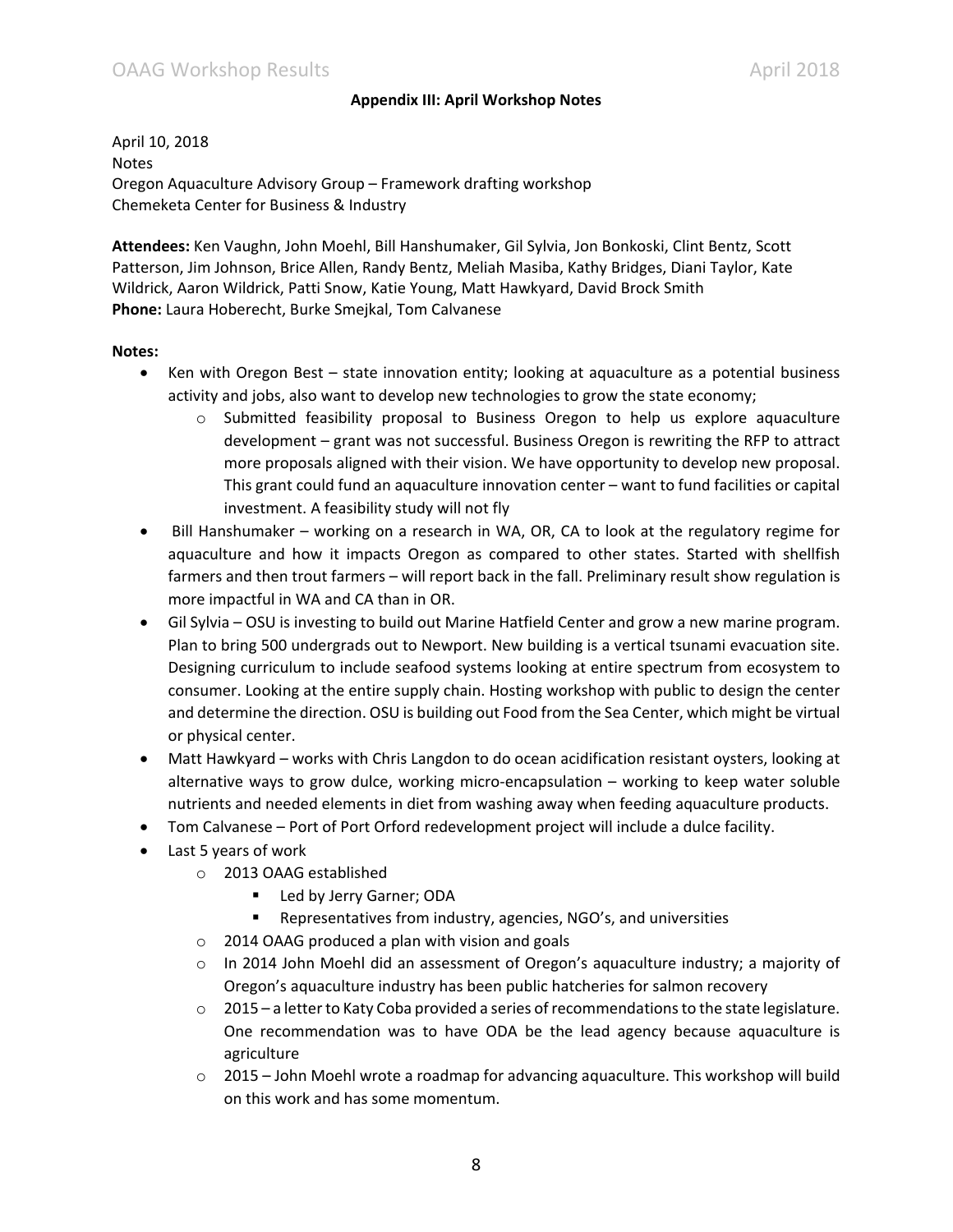- $\circ$  2017 OAAG put out a survey to understand the areas that need development, and major constraints.
- o With Jerry Garners' retirement we lost the agency champion to help lead the way.
- $\circ$  Caddy Mckeown (coastal caucus) co-chaired the shellfish taskforce met for a year and produced 39 recommendations and advanced \$5million package to the legislature that did not pass – some minor elements were passed to help with food safety
	- Some of the recommendations were passed but Rep. McKeown will try to pull in some of more of the list to enact funding.
- $\circ$  Aquaponics is working to emerge as a new green industry and hoping to advance industry along with aquaculture work.
- o Add report from Shellfish taskforce to google drive
- Looked at other states MI, OH, MA, NJ to take guidance.
	- o All state plan reviews are online [here](https://drive.google.com/open?id=1eUY9LqCqV26NNBatdRR26BOhl3ntD_f8)
	- $\circ$  The lead organizations across the plans were Sea Grant, Dept.'s of Ag, and NGOs
	- o Recommendations included:
		- **•** Coordination
		- **Improve investment**
		- **Grow supply chain**
		- Support aquaculture education
- Bill reviewed the SWOT analysis for each working group provided in agenda packet.

Afternoon wrap-up session – group read out

- Strong Institutions
	- $\circ$  Three types institution Regulatory, research, market/finance
		- **Strong institutions provide needed support for aquaculture practitioners through** suitable regulations, informative research, and effective market and finance information.
		- Institutions need to have knowledgeable staff
		- Create a more robust "ecosystem" for supporting aquaculture
		- **Provide training and technology development** 
			- Including job shadowing and internship opportunities
		- **Provide regular funding and support**
		- Draws in the public and improves perceptions inclusive of the "Oregon way"
	- o Does Oregon have strong institutions?
		- $\blacksquare$  No a lot of weak spots
		- Oregon's public salmon hatcheries are the only strong institution but are not for food production; they are mitigation for dams and habitat loss
		- Shellfish is strongest industry in Oregon but very weak and uncoordinated relative to CA and WA
			- Producers are small individual operations
			- Plats are on public lands, but maps are out of date
		- **OSU** is strong research but little implementation
		- **Public perception of aquaculture is poor**
	- o Solutions
		- **IMPROVE EXTENSION SERVICE AND EDUCATION**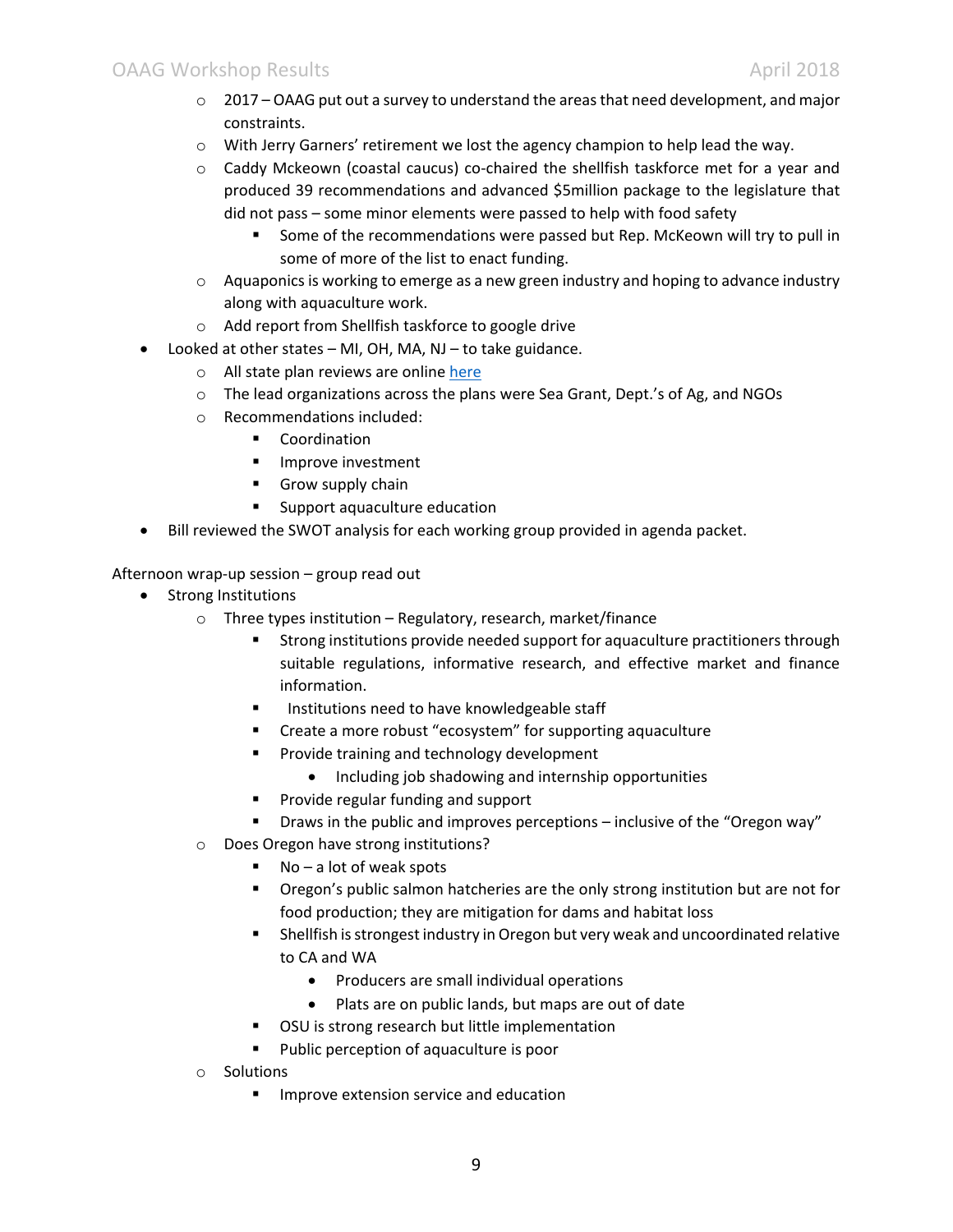- **IMPROVE MADE SHOW IN SPATISH CONCRETE**
- **Provide regular funding for extension service and education**
- **Work with coastal caucus to pass legislation**
- **EXEDENT** Conduct market research to show viability and potential job creation in Oregon
- **Establish a clear permitting process**
- **IMPROVE PUBLIC PERCEPTION THROUGH DETECT INCOCOLD FOR INCOCOLD FIGURE 1** OSU
- Create a public-private partnership to coordinate effort and education
- **Engage broader group of institutions** 
	- Food Innovation Center
	- Farmers markets
- **IMPROVED PROCESSING, SUPPLY Chain, and marketing**
- Suitable legal and regulatory framework
	- $\circ$  A suitable legal and regulatory framework was defined as one that supports and guides the industry in a way that is not obstructive.
		- Needs to account for adjacent state regulations to avoid overly cumbersome/unworkable rules
		- **Transparent and predictable at all levels of government**
		- **Supports and is aligned with social license** 
			- Consistent with the "Oregon way"
			- Science based
			- Built on best practices
		- Coordinated at all levels of government
		- **EXP** Consistent across agencies; enforces something that is practicable by industry
			- Industry should be engaged in rule making process
	- o Is the legal and regulatory framework weak or strong?
		- Yes and no
		- **EXECOORDINATION COORDINATION** Coordination has ebbed and flowed but currently seems to be low
		- Lack of consistent coordination; especially with feds
		- **•** Determination for permits on new species is very slow
	- o Solutions
		- **Funding for inter-agency coordination on permitting decisions**
		- Establish a pre-application process to provide clear guidance
			- What permits are required?
			- $\bullet$  Timeline for approval
			- What studies on impact are required? (environmental)
			- $\bullet$  Decision factors what do I have to do to get a permit?
		- **Update maps and zoning information**
		- **Build in a degree of flexibility and cooperation with those seeking permits**
		- Coordinated/collaborative model no one operated alone
		- Designating a lead agency to engage a comprehensive stakeholder group
		- Address agency turnover better ways to bring new staff up to speed
- Enabling environment
	- o What does it mean?
		- **Aspirational goals for industry revenue**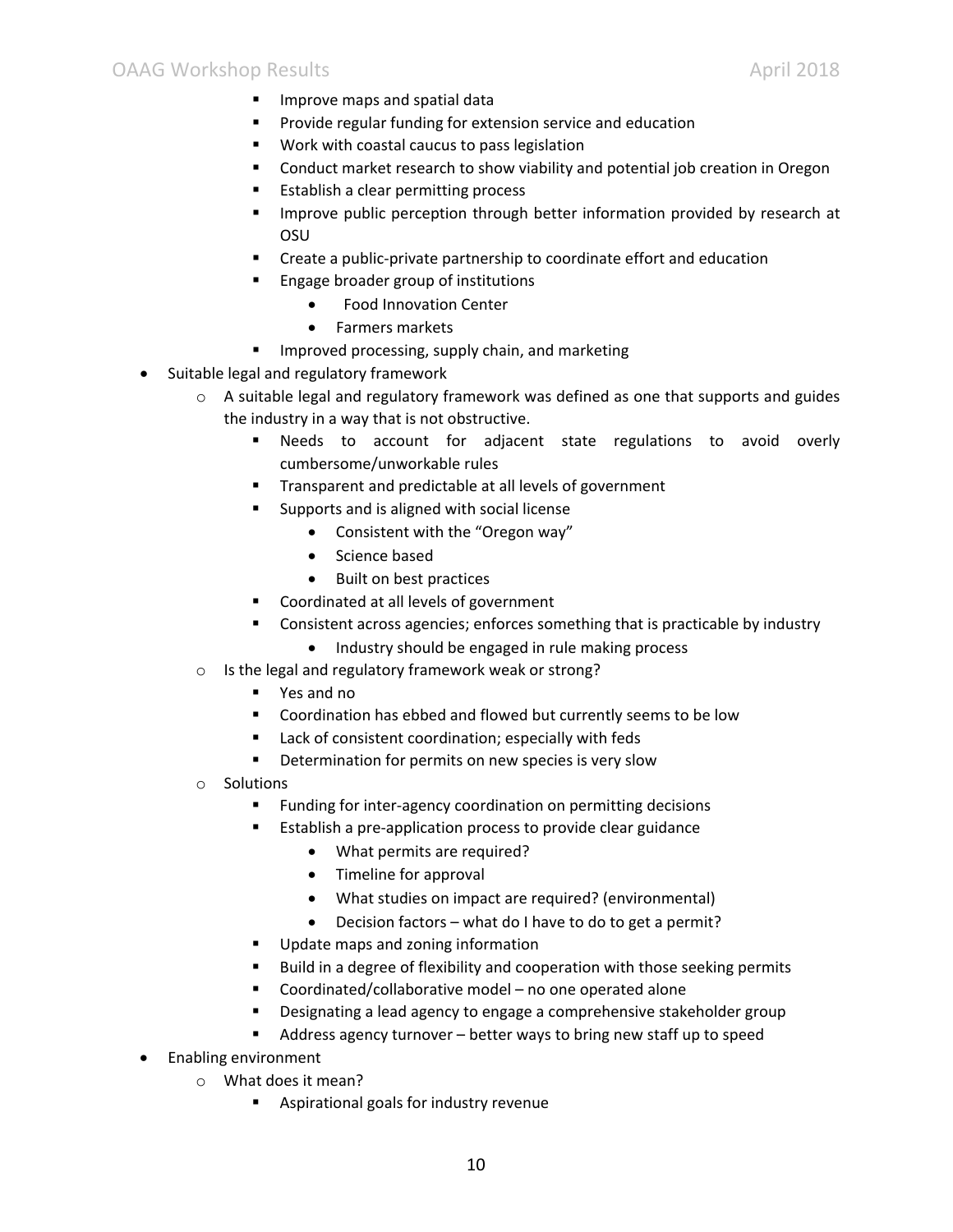- Cost competitive products or specialty products
- **P** Demand pull from new and unconventional product
- **•** Demand for local food
- Concentrated market
- o Inputs & logistics
	- **Adequate feed supply**
	- **Energy**
	- Water
	- **Seed**
	- **Labor**
	- **Information & data**
	- **•** Distribution and logistics
- o Quality control and branding
	- **Food safety**
	- **Product positioning**
	- **Pest management**
	- **EXEC** Chemical management
	- **Food industry is model**
	- **Branding opportunity**
- o Processing
	- **Adequate capacity**
	- **Location of processing**
	- Cold storage
	- **Access by small processors** 
		- Mobile processors
	- Overall mixed for processing for big producers it works currently; for small producers it doesn't work
- o Technology
	- Data collection
	- **Tracking/education**
	- **Social media**
	- **Disease prevention**
	- **Feed technology**
	- Waste treatment
	- **Automation**
	- **Seed production**
	- **Blockchain**
	- At some scale these tech needs are available for all
- Educated citizenry
	- $\circ$  Community education people should know where their food comes from
	- o Job shadow/internships
	- o Survey OR citizens to understand perceptions
	- o Develop aquaculture education and tie to STEM standards
	- o Coordinate with Community Colleges
	- o Integrate as theme throughout k-12 education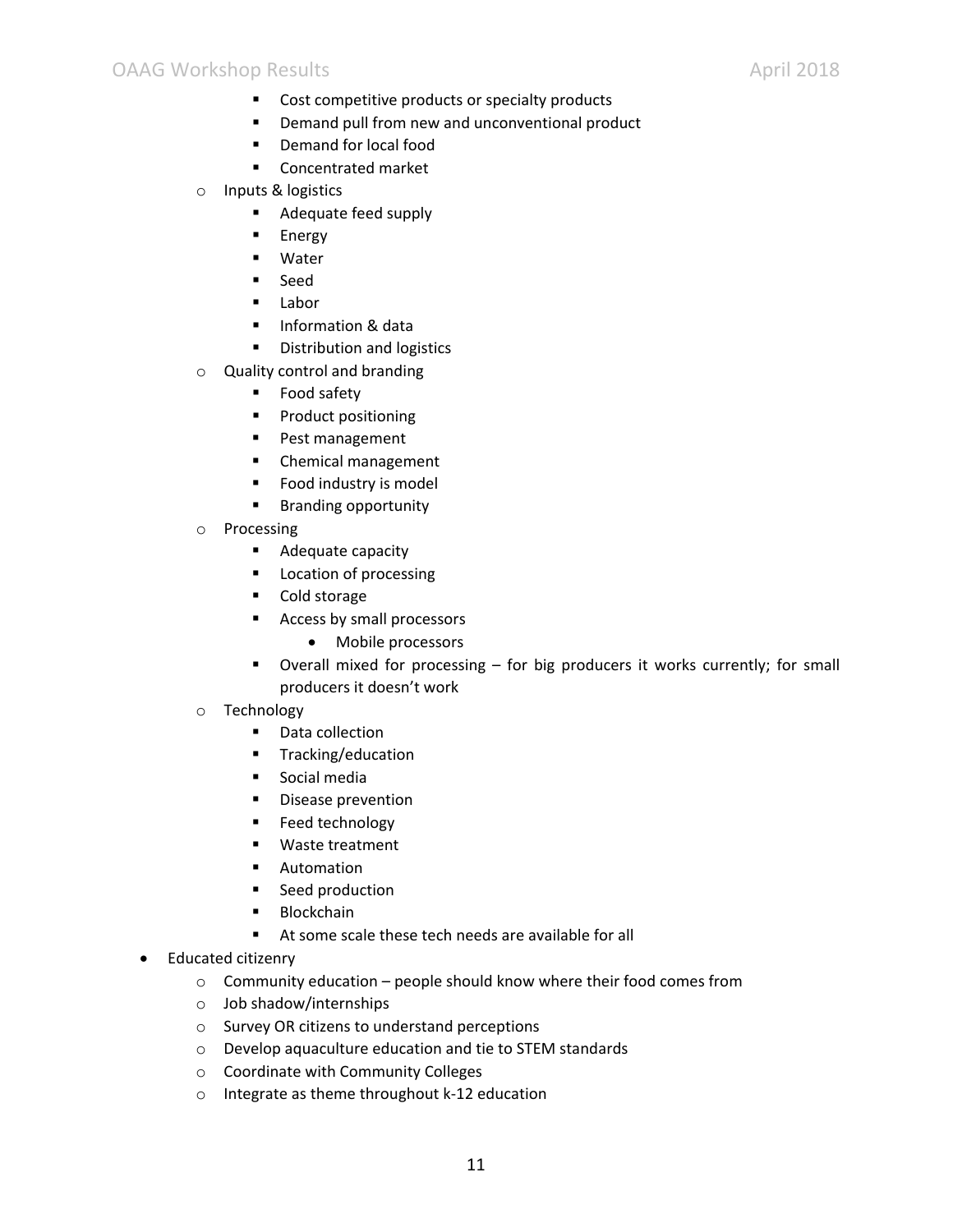- o Career day/field trips
- o Americrops
- o Discovery centers
- o OMSI
- o Farm visits
- o Local sustainability
- o Food miles
- o Social contract as barrier
- o Develop positive icons for aquaculture
- o 4H awards at state fair like prize pigs
- Synthesis and priorities for moving Oregon aquaculture forward
	- o Need to advance a political agenda and pass something through the legislature
		- **Funding and support for extension service**
		- Recognizing aquaculture as agriculture have ODA designated as lead agency and reduce local regulations by removing it from the conditional use permitting process.
		- Need to develop strategy for engaging legislature
		- o Need market analysis to show that aquaculture is a viable industry in Oregon and will generate economic benefits (jobs)
		- o Need an aquaculture/industry fish pathologist ODFW provides state fish pathologist for public production (hatcheries) but need one for private industry regulation process
		- o Work with state to create long term funding for extension services
		- o Need to strengthen and advance the industry groups OAA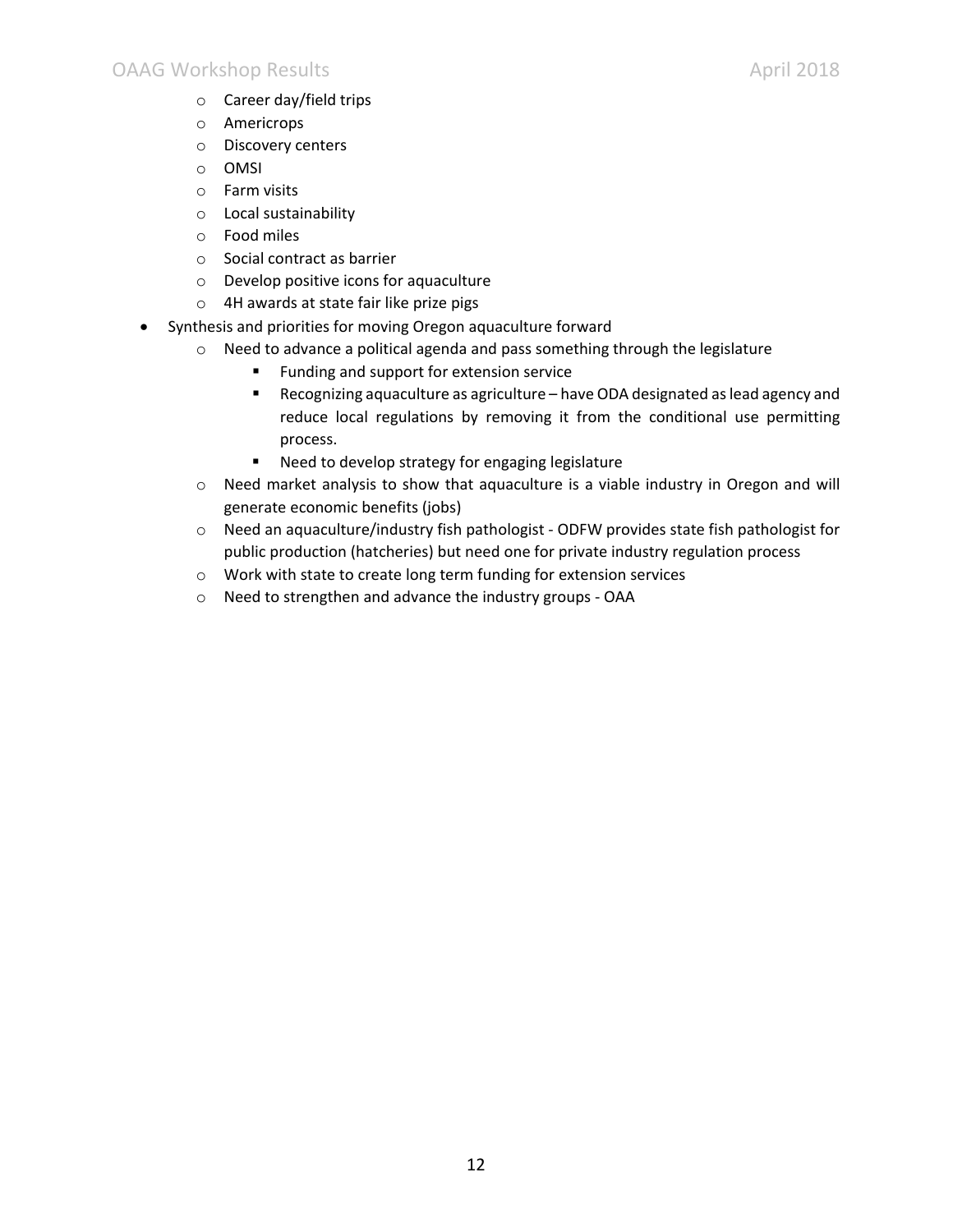#### **Appendix IV – Examples of Actions to Strengthen Oregon Aquaculture Program**

Based on workshop results, the OAAG Executive Committee developed four categories of action:

- x Action by the **Industry Alone**—here we consider the Association and the wider group of private sector and civil society actors as being the "Industry". This includes service providers, those engaged throughout the seafood value chains, as well as citizens who are consumers and farmers' neighbors. This category of action is considered as being feasible with no additional funding or other specific resources.
- x Action by the **Industry and Partners**—this expands the group defined as the "Industry" to include the public sector; especially local, state, and federal agencies including educational and research institutions. We consider actions in this category as being undertaken without additional resources.
- x Action by **Industry and Partners with additional resources**—this set of actions requires dedicated supplemental resources. These resources, generally finances and staff, are required for an established period to undertake designated tasks; these resources are needed for discrete projects and programs and are not considered long-term requirements.
- **•** Action by **Industry and Partners with Legislature**—matters falling in this category require legislative intervention to adjust existing rules, regulations, and laws as well as to craft new legislation and allocate public funds.

We believe all action necessary to develop the Oregon program can be put in one of these four categories. We have also examined action in terms of time, and have assigned actions to three time slots:

- x **Immediate term**—these are actions that can be accomplished within one year.
- x **Medium-term**—these actions require preparation and are foreseen for Years 2 and 3.
- **Longer-term**—actions in this time slot extend to Years 4 and 5.

The following tables are examples of how actions that would advance aquaculture and should be viewed as initial placeholders to be replaced with more detailed strategies and actions over time.

| <b>Responsible body</b>                               | <b>Immediate term</b>           | <b>Medium term</b>                                                                                                                                  | Longer term                                                                                               |
|-------------------------------------------------------|---------------------------------|-----------------------------------------------------------------------------------------------------------------------------------------------------|-----------------------------------------------------------------------------------------------------------|
| Industry alone-no<br>additional funds                 | Disseminate industry            |                                                                                                                                                     |                                                                                                           |
|                                                       | information                     |                                                                                                                                                     |                                                                                                           |
| Industry and                                          | Nominate formal ODA             | Adopt OAA as focal                                                                                                                                  | • Market clusters                                                                                         |
| partners-no                                           | contact                         | point                                                                                                                                               |                                                                                                           |
| additional funds                                      |                                 |                                                                                                                                                     |                                                                                                           |
| <b>Industry and partners</b><br>with additional funds | Develop market tools            | Market-first<br>$\bullet$<br>assessment<br>Resource<br>$\bullet$<br>assessment<br>Regulatory<br>$\bullet$<br>evaluation<br>Support OAA<br>$\bullet$ | • Aqua farming plan<br>• One-stop-shop<br>• Spatial planning<br>• OAA core funding<br>• OAA "Help Center" |
| <b>Industry and partners</b><br>with legislature      | Stipulate ODA as lead<br>agency |                                                                                                                                                     | Statistics, monitoring and record<br>keeping program                                                      |

#### **(1) Markets – outputs and inputs**

| (2) Information         |                |                    |             |
|-------------------------|----------------|--------------------|-------------|
| <b>Responsible body</b> | Immediate term | <b>Medium term</b> | Longer term |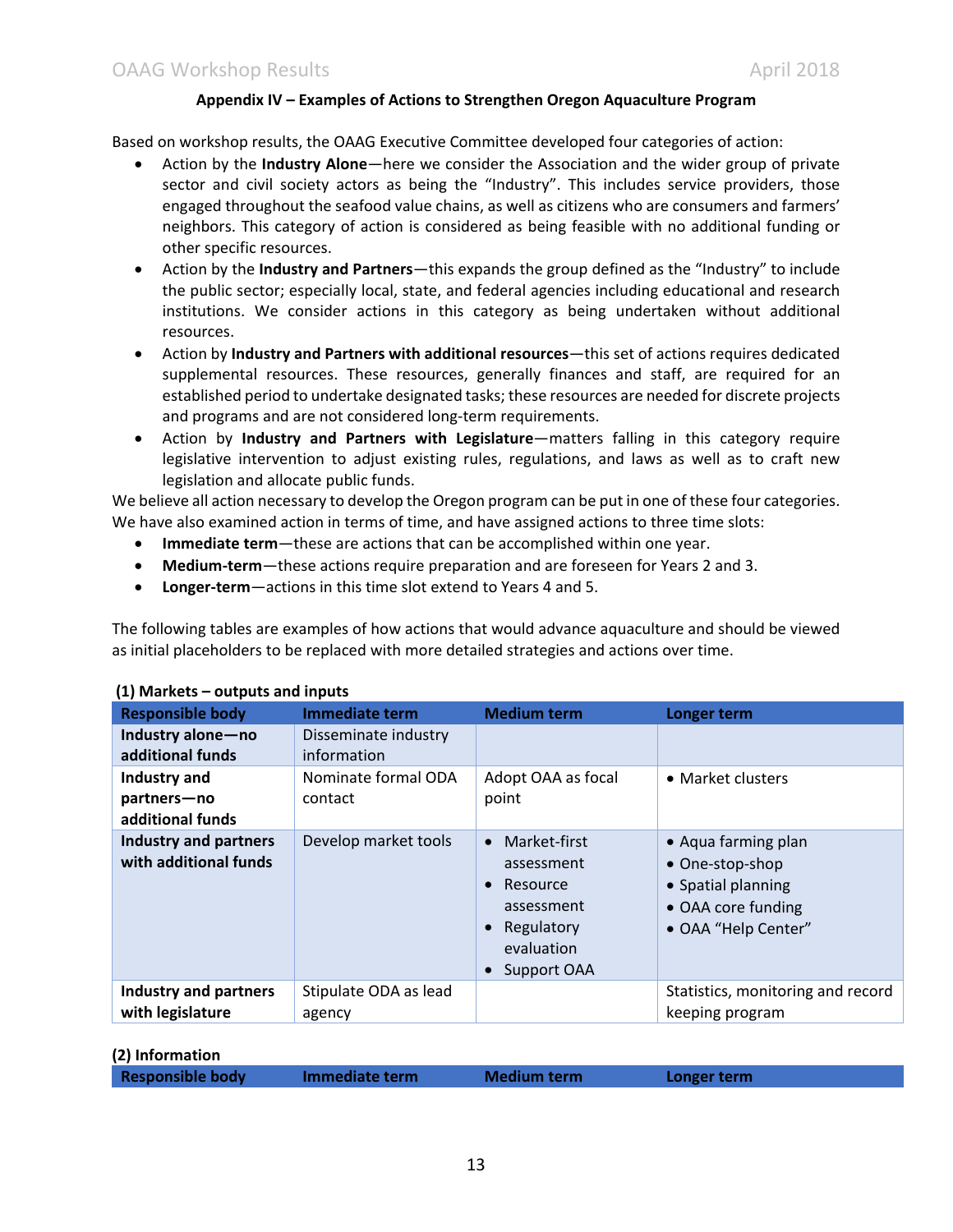# OAAG Workshop Results April 2018

| Industry alone-no<br>additional funds                 | Review input<br>$\bullet$<br>availability<br>Disseminate industry<br>information                                        | Identify suppliers and<br>service providers                                                                                                                                                                                            |                                                                                                                                                                                                                 |
|-------------------------------------------------------|-------------------------------------------------------------------------------------------------------------------------|----------------------------------------------------------------------------------------------------------------------------------------------------------------------------------------------------------------------------------------|-----------------------------------------------------------------------------------------------------------------------------------------------------------------------------------------------------------------|
| Industry and<br>partners-no<br>additional funds       | • Re-institute pre-<br>application<br>conference<br>• Enlarge and<br>strengthen OAA<br>• Nominate formal<br>ODA contact | Adopt OAA as focal<br>point                                                                                                                                                                                                            | • Multi-tiered research &<br>education program                                                                                                                                                                  |
| <b>Industry and partners</b><br>with additional funds | · Develop market tools<br>· Develop aqua-<br>business planning<br>tools                                                 | Market-first<br>$\bullet$<br>assessment<br>Resource<br>assessment<br>Support OAA<br>Regulatory<br>$\bullet$<br>evaluation<br><b>Phase I Education</b><br>$\bullet$<br>Project<br>Identify investor<br>"tool kit" through<br><b>OAA</b> | Aqua farming plan<br>$\bullet$<br>Integrated education<br>program<br>Spatial planning<br>OAA core funding<br>$\bullet$<br>OAA "Help Center"<br><b>Phase II Education Project</b><br>Implement tool kit with OAA |
| <b>Industry and partners</b><br>with legislature      | Stipulate ODA as lead<br>agency                                                                                         | Remove legal<br>conditionality                                                                                                                                                                                                         | Revise/update legislation &<br>regulations<br>Statistics, monitoring and<br>record keeping program                                                                                                              |

## **(3) Sites**

| しり しいしつ                                               |                                                                                                                         |                                                                                                                                                     |                                                                                                                    |
|-------------------------------------------------------|-------------------------------------------------------------------------------------------------------------------------|-----------------------------------------------------------------------------------------------------------------------------------------------------|--------------------------------------------------------------------------------------------------------------------|
| <b>Responsible body</b>                               | <b>Immediate term</b>                                                                                                   | <b>Medium term</b>                                                                                                                                  | <b>Longer term</b>                                                                                                 |
| Industry alone-no                                     | Review input                                                                                                            | Identify suppliers and                                                                                                                              |                                                                                                                    |
| additional funds                                      | availability                                                                                                            | service providers                                                                                                                                   |                                                                                                                    |
| Industry and<br>partners-no<br>additional funds       | • Re-institute pre-<br>application<br>conference<br>• Enlarge and<br>strengthen OAA<br>• Nominate formal<br>ODA contact | Adopt OAA as focal<br>point                                                                                                                         |                                                                                                                    |
| <b>Industry and partners</b><br>with additional funds | • Develop market tools<br>• Develop aqua-<br>business planning<br>tools                                                 | Market-first<br>$\bullet$<br>assessment<br>Resource<br>$\bullet$<br>assessment<br>Regulatory<br>$\bullet$<br>evaluation<br>Support OAA<br>$\bullet$ | Aqua farming plan<br>$\bullet$<br>One-stop-shop<br>$\bullet$<br>Spatial planning<br>$\bullet$<br>OAA "Help Center" |
| <b>Industry and partners</b>                          | Stipulate ODA as lead                                                                                                   | Remove legal                                                                                                                                        | Revise/update legislation &                                                                                        |
| with legislature                                      | agency                                                                                                                  | conditionality                                                                                                                                      | regulations                                                                                                        |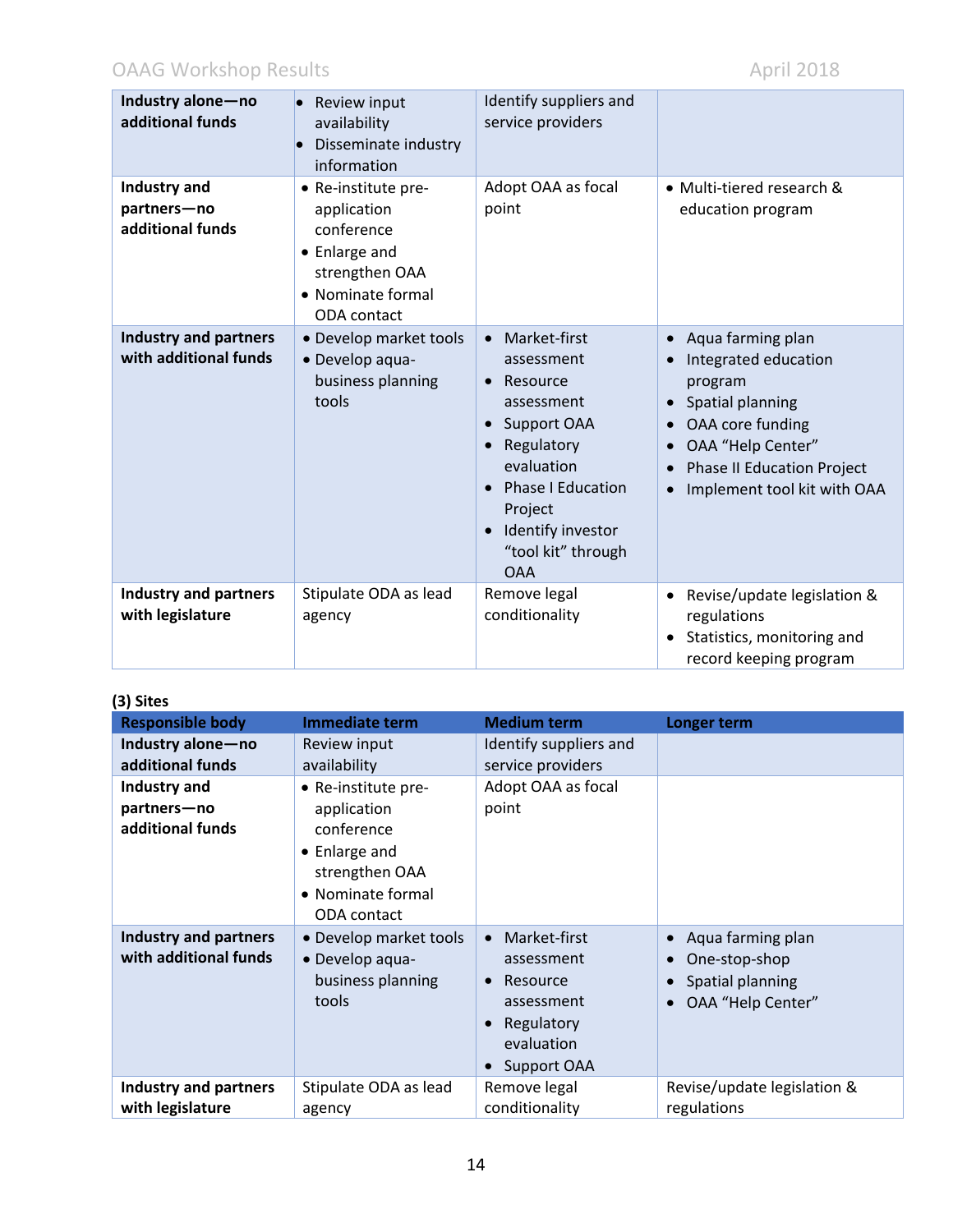## **(4) Regulations and Monitoring**

| <b>Responsible body</b>                               | <b>Immediate term</b>                                                                                                   | <b>Medium term</b>                                                                                                                                                                          | Longer term                                                                                                                                                                |
|-------------------------------------------------------|-------------------------------------------------------------------------------------------------------------------------|---------------------------------------------------------------------------------------------------------------------------------------------------------------------------------------------|----------------------------------------------------------------------------------------------------------------------------------------------------------------------------|
| Industry alone-no<br>additional funds                 | Review input<br>availability                                                                                            | Identify suppliers and<br>service providers                                                                                                                                                 |                                                                                                                                                                            |
| Industry and<br>partners-no<br>additional funds       | • Re-institute pre-<br>application<br>conference<br>• Enlarge and<br>strengthen OAA<br>• Nominate formal<br>ODA contact | Adopt OAA as focal<br>point                                                                                                                                                                 | Compliance raining program                                                                                                                                                 |
| <b>Industry and partners</b><br>with additional funds |                                                                                                                         | Resource<br>$\bullet$<br>assessment<br>Regulatory<br>evaluation<br>Support OAA<br><b>Phase I Education</b><br>$\bullet$<br>Project<br>Identify investor<br>"tool kit" through<br><b>OAA</b> | • Aqua farming plan<br>• One-stop-shop<br>• Spatial planning<br>• OAA core funding<br>• OAA "Help Center"<br>• Phase II Education Project<br>• Implement tool kit with OAA |
| Industry and partners<br>with legislature             | Stipulate ODA as lead<br>agency                                                                                         | Remove legal<br>conditionality                                                                                                                                                              | • Revise/update<br>legislation<br>&<br>regulations<br>• Statistics,<br>monitoring<br>and<br>record keeping program                                                         |

| (5) Society                                     |                                                                                                                            |                                                                                                                                                                               |                                                                                                                                   |
|-------------------------------------------------|----------------------------------------------------------------------------------------------------------------------------|-------------------------------------------------------------------------------------------------------------------------------------------------------------------------------|-----------------------------------------------------------------------------------------------------------------------------------|
| <b>Responsible body</b>                         | Immediate term                                                                                                             | <b>Medium term</b>                                                                                                                                                            | Longer term                                                                                                                       |
| Industry alone-no<br>additional funds           | Disseminate industry<br>information                                                                                        |                                                                                                                                                                               |                                                                                                                                   |
| Industry and<br>partners-no<br>additional funds | • Re-institute pre-<br>application conference<br>$\bullet$ Enlarge and<br>strengthen OAA<br>Nominate formal ODA<br>contact | Adopt OAA as focal<br>point                                                                                                                                                   | • Multi-tiered<br>&<br>research<br>education program<br>• Integrated education program                                            |
| Industry and partners<br>with additional funds  | Pilot education project                                                                                                    | Market-first<br>$\bullet$<br>assessment<br>Resource<br>$\bullet$<br>assessment<br>Regulatory<br>evaluation<br>Support OAA<br><b>Phase I Education</b><br>$\bullet$<br>Project | • Aqua farming plan<br>• OAA core funding<br>• OAA "Help Center"<br>• Phase II Education Project<br>• Implement tool kit with OAA |